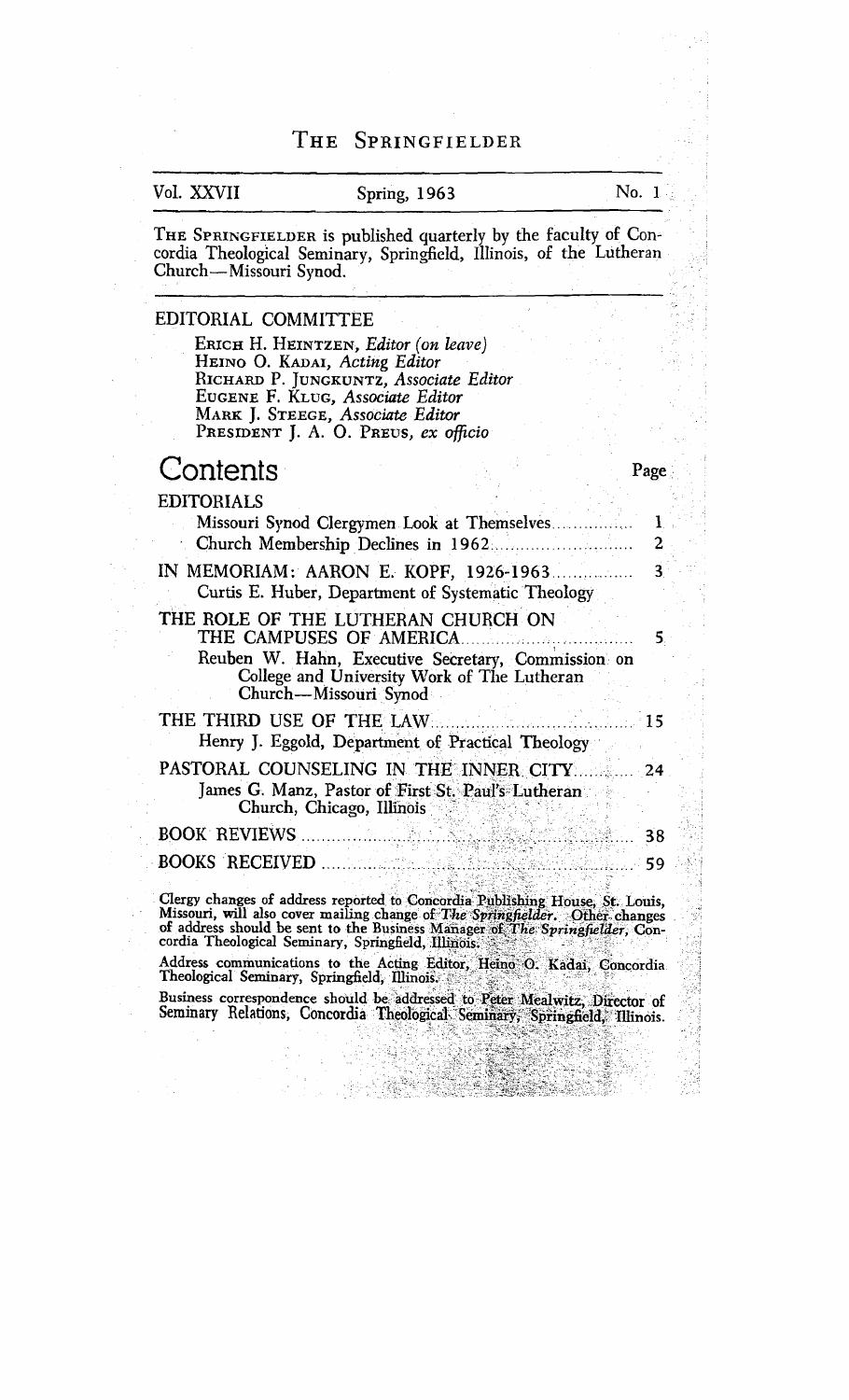LOUIS H. BETO MEMORIAL LECTURES

# Pastoral Counseling in the Inner City

(Condensed) **JAMES G. MANZ** 

*Dr. James Manz, pastor of First St. Paul's Lutheran Church, Chicago, Illinois, since* 1949, *was graduated from Concordia Sem-*<br>*inary, St. Louis, in 1943. He earned the degree of Doctor of Sacred inary, St.* **Louis,** *in* 1943. *He earned the degree of Doctor of Sacred* . *Theology frolvt the Chicago Lutheras Theological Seminar Maylvood, Illinois, where he majored in the field of Systematic Theology.* Doctor Manz has served the church as member of the Board for **Nigher** *Education of the Missorrri Synod and is a* **contributing editor**  of *the LUTHERAN* WITNESS.

#### I. OUR CONCEPT OF COUNSELING

 $\overline{\Delta}$  LL COUNSELING which is done by a true minister of Jesus Christ must be done in obedience to His holy Word and within the framework of the faith and life of His Church.

It is necessary that we emphasize the fact that such counseling should be pastoral. For there are many streams **of** thought and **life** . within the Church today which would stress counseling to **the** neglect of its pastoral content.

#### *Dangers in the Specialized Ministry*

There are ministers whose work tends to pull away from the Church in order to work largely with secular means and insights. A truly objective and scientific understanding of the mind **an8** its workings is a divine gift which may do more good than the miracle drugs. Believers are to honor the doctor of medicine and of the Believers are to honor the doctor of medicine and of the  $mind<sup>1</sup>$ 

It is the Church's office and work, however, to recognize and use its unique source of life and blessing through the forgiveness of sins in Word and Sacrament. "Let the church be the Church!" Scientific and medical people sometimes recognize this principle better than churchmen. The work of the professional psychiatrist and psychologist finds its logical end in the work of the pastor. Ideally, psychologist finds its logical end in the work of the pastor. doctor and pastor should work together.<sup>2</sup>

#### $New$  Testament Concept of the Ministry

It is interesting to note that our Lutheran Symbols usually speak of the clcroyman as a "priest." This is in accord with **estab-** : lished usage in the sixteenth century. The New Testament itself, however, never uses the term "priest" as a designation for the pastoral person or office. All true believers in Christ have a **common <sup>1</sup>** priesthood and status in the **eves** of **God.'** The Bible also speaks *<sup>I</sup>*

> t .<br>કુ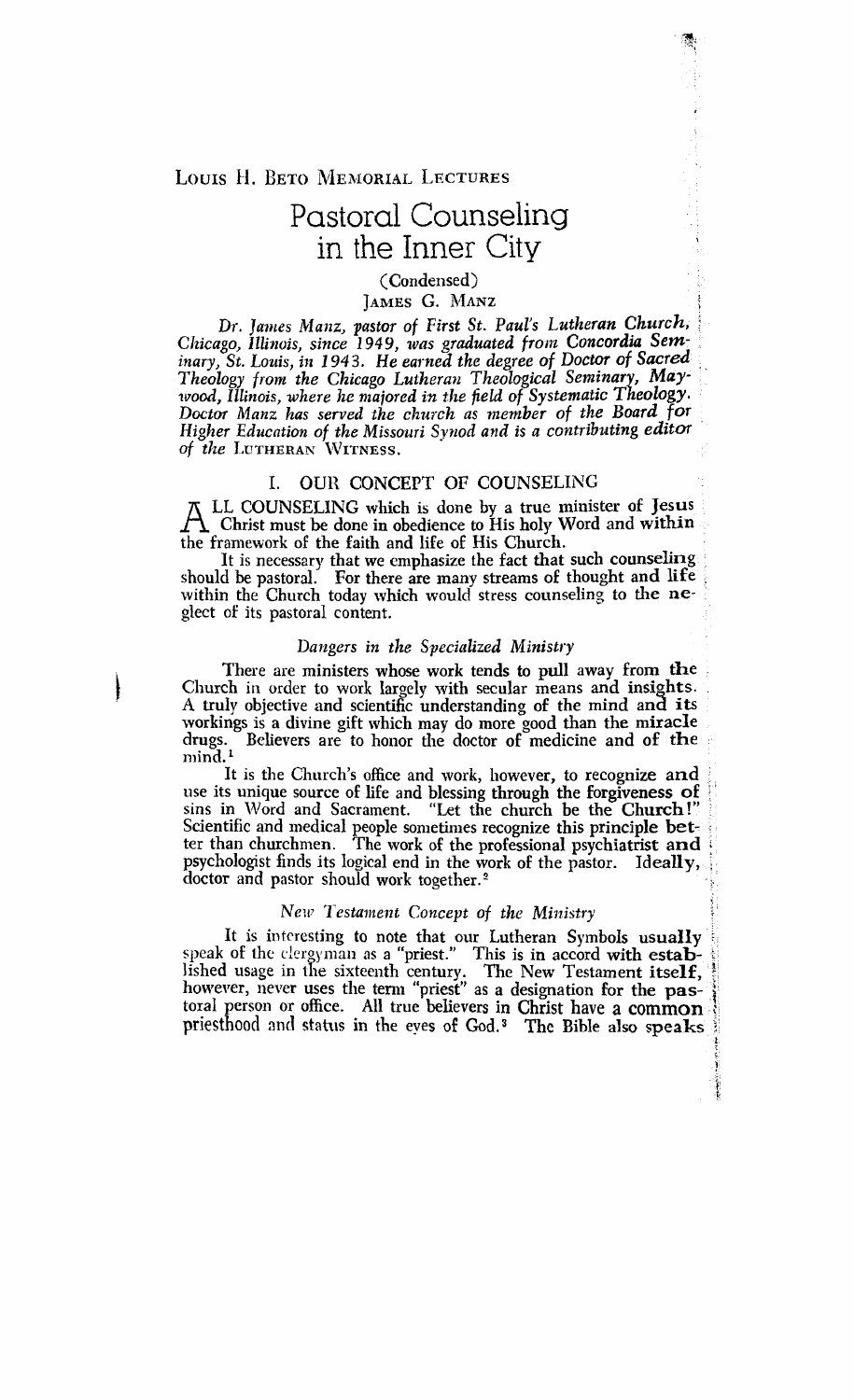of ministers of Christ as "overseers" and "stewards." The phase of ministerial work with which we deal probably falls most closely into the traditional work of shepherding and feeding the flock of God. "Woe be to the shepherds of Israel that do feed themselves! Should not the shepherds feed the flocks? . . ."\* "So when they had dined, Jesus saith to Simon Peter, Simon, son of Jonas, lovest thou me more than these? He saith unto him, Yea, Lord; thou knowest that I love thee. He saith unto him, Feed my lambs. . . . "<sup>5</sup>

It has always seemed revealing to me that the Biblc says nothing of that type of modern pastoral work which merely probes, opens, and invites expressions of inner thoughts, emotions, and subjective feelings. This work is the proper province of the psychiatrist and psychologist. The Christian counselor must recognize his office of convicting by the Law and comforting by the Gospel.

The fifth article of the Augsburg Confession speaks from within solid Christian and catholic concepts when it says: "In order that we may obtain this faith, the ministry of teaching the Gospel and administering the sacraincnts was instituted. For through the Word and the sacraments, as through instruments, the Holy Spirit is given, and the Holy Spirit produces faith, where and when it pleases God, in those who hear the Gospel."<sup>6</sup>

In spite of this stress on a Gospel ministry Lutheran pastors must always beware of a legalistic concept of their work and office. Here 'hon-directive" counseling insights can be very valuable in warning all within the catholic tradition that we should not be too quick with answers and directives. Faithful pastors have given answers to questions which were not even asked. Pastors sometimes have a tendency to "talk past" people without ever meeting their true mind and heart. We must "hear out" every man who honestly seeks our counsel. Protestant counseling insights also rightly warn concerning the abuse and tyranny of which any authoritarian and creedal minister must beware. Whenever there is "anti-clericalism" it has been provoked by proud and legalistic "clericalism." Lutherans

Sometimes, especially in the city, we are regarded as the weakest and least effectual workers! Yet, we must have respect for our own divine call and ministry, and we must at least try to impart this knowledge and faith to the pcople of our congregation. Even good Christians today are sometimes inclined to regard pastors as merely useful and well-meaning members of society. At the very least, we and those whom God has committed to our care in the congregation must know who and what we are by divine call, appointment, and providence.

#### Gains and Losses

The Reverend Rudolph F. Norden has made a most interesting comparison between the ministry in 1935 and 1960 in an article entitled, "For Such a Time as This."<sup>7</sup> The undoubted advances of the church in our time have not been accomplished without some grievous losses. No one can deny that there has been some diminu-

*t*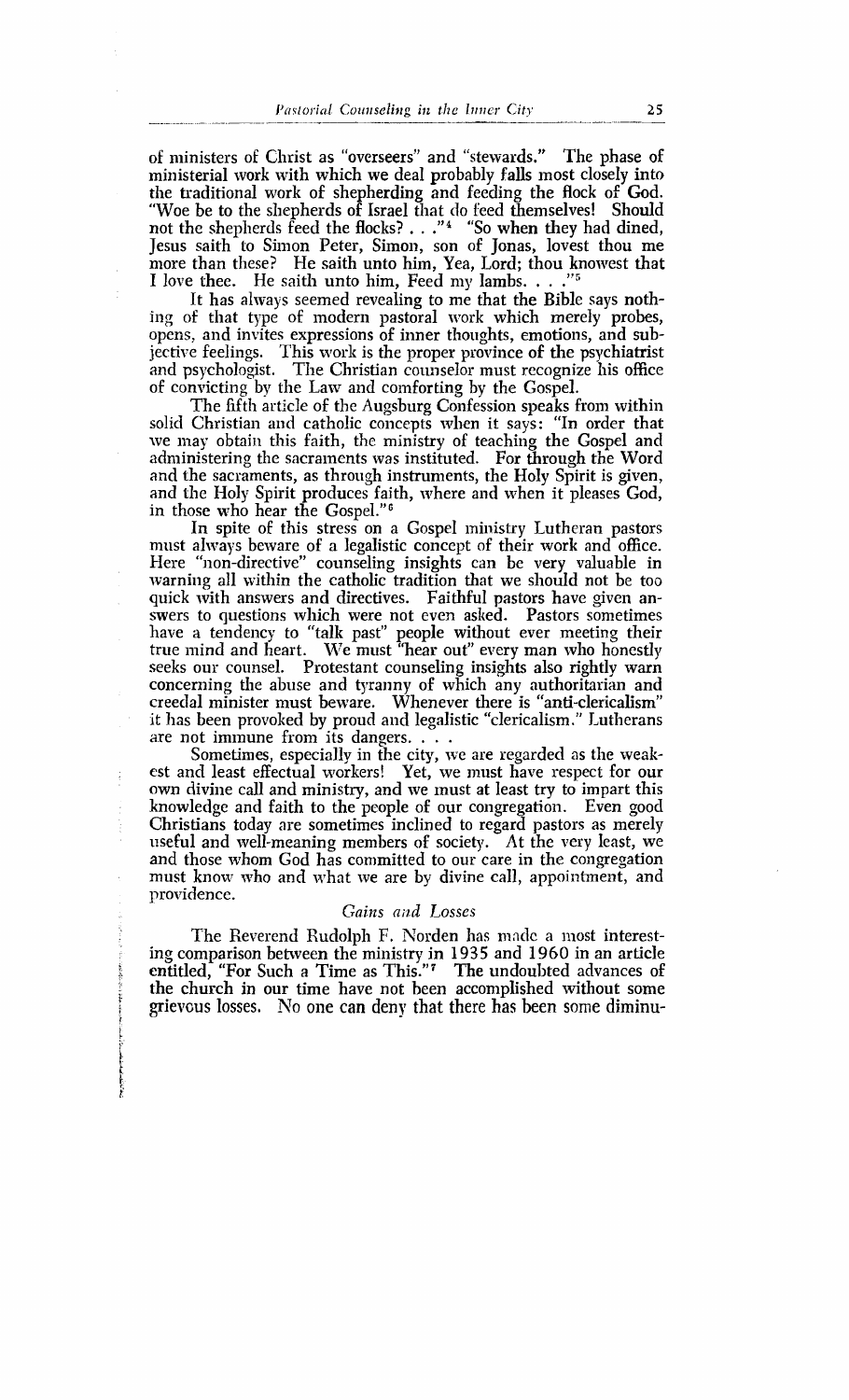tion of ministerial fervor and willingness to bear sacrifices and difficulties. Ministers of today are probably more approachable and open-minded than those of a generation ago. We wonder, however, if greatcr opportunities and contacts have always been followed **up**  with a real application of Law and Gospel.

It is sad indeed that the modern minister is usually "too busy" to read his call on appropriate occasions each year! There are times when Satan himself seems to be working through the very machinery and activity of the modern church, good and necessary as some **of**  it is, in order tc obscure the apostolic concept of the minister's person and office. The world has done more than impinge upon the work of the modern ministry. Worldliness has literally flooded into the church itself. The status, life, and work of Christ's minister The status, life, and work of Christ's minister today are being battered and shaped by hostile and deadly forces from within and from without. Sociological factors no longer protect **us**  in The Lutheran Church-Missouri Synod from that spiritual **anemia**  and sterile churchliness which have wrought such havoc within American Protestantism.

#### *Too Busy to Counsel*

The merry-go-round of "pastoral duties" directly affects our status as pastoral counselors in the city parish or anywhere else **in**  Good people in our congregation know something of the pressures and forces which crowd us. Ever so often we **may**  find that an individual may enter a hospital, or run into serious trouble, without calling or notifying us. We do not like it when our people fail to call us because they feel that we are "too busy." But people fail to call us because they feel that we are "too busy." the fact is that some pastors no longer are doing much counseling simply because their people hesitate to come or call. Counselor an d counselee must both have time and opportunity if real work is to be done in this field. The deepest and most pressing concerns of life and death cannot be handled in a rush between plane trips! One and death cannot be handled in a rush between plane trips! wonders just how many out of town assignments on preaching  $or$ spiritual life missions a minister can take without neglecting his **own**  flock or giving local people the impression that their own needs are of secondary importance.

What do we say concerning our sense of pastoral responsibility when people in need simply cannot reach us? Time alone will tell what the image of today's busy pastor has done to the Christians in his flock, or those seeking his help, who could not find him in **their**  hour of deepest need.

#### *Too Much Coun.seling*

There are, on the other hand, some pastors whose ministry  $of$ counseling now occupies almost all their time and effort. Counseling has overshadowed the preaching, teaching, pastoral, and administrative work of many Protestant ministers. This desire to **"serve**  people where they are" may result in a one-sided and potentially hazardous ministry. There is a real danger that such a pastor will permit individuals to lean upon him in a manner which fosters and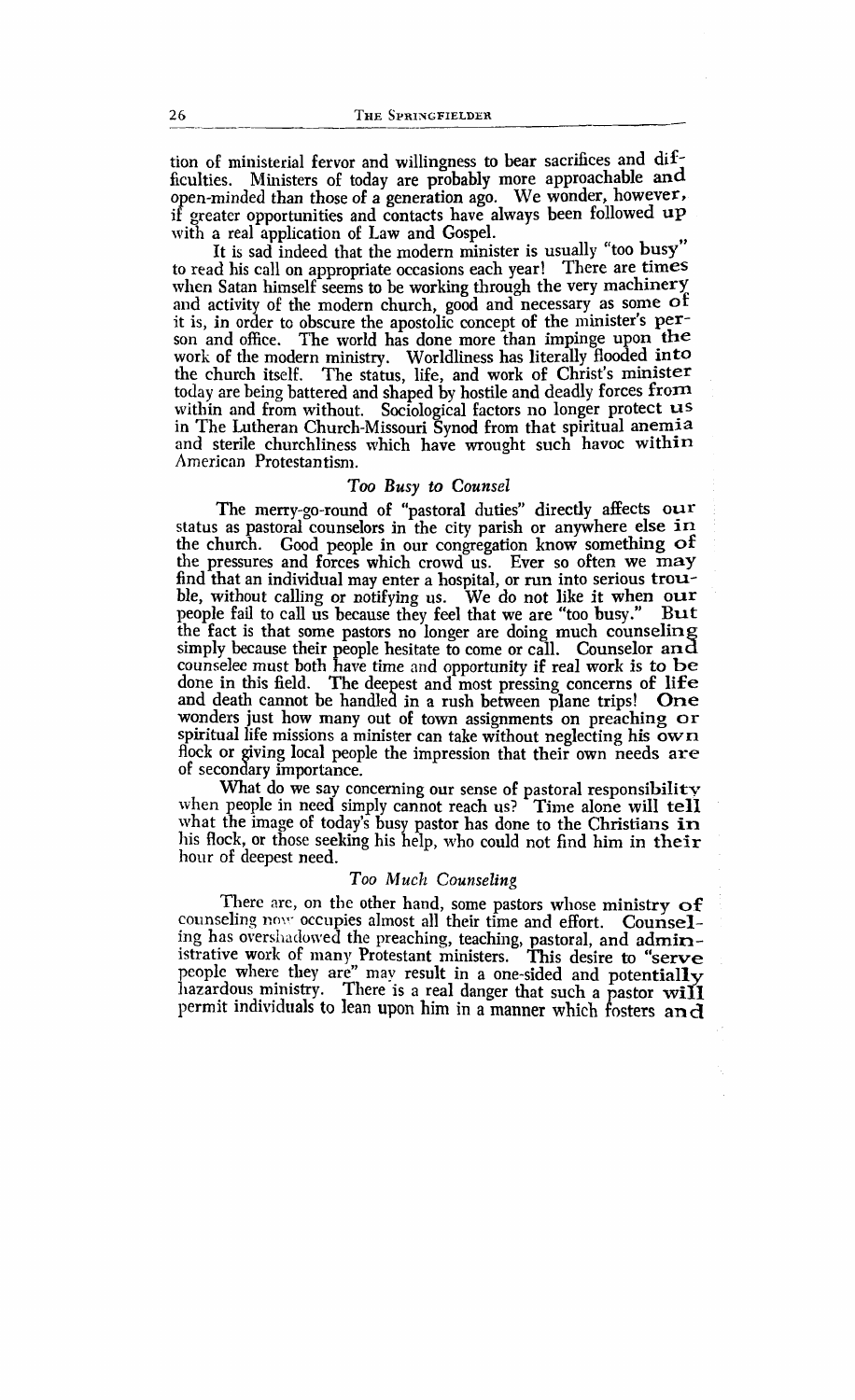-

arouses fleshly interests far more than it stimulates a desire for **God**  and divine grace. Such a one-sided approach can easily vitiate or destroy the real work of the ministry in a city church where the usual community and family safeguards have all but disappeared. Individuals "on their own" in the city are a special danger to any pastor whose own weakness inclines him to try to find in people the love and security which God alone can give to him. There are cerlove and security which God alone can give to him. tain types of personalities even in holy orders who can delight, after a fashion, in vicarious evil while listening hour after hour as a man or woman confesses secret sins or deep desires. Holv ordination is no guarantee that one will be free from prurience! P'astors inclined to stress counseling opportunities must learn to make a godly use of their evangelical freedom by avoiding the occasions to sin in thought. word, and deed which will surely arise.

#### *The Situation in the City*

The city pastor often feels that his mission opportunities and approaches are limited in spite of the teeming thousands who surround him. Many live in apartments whose main attraction is privacy and freedom from any type of intrusion. Many move about so frequently that they fail to establish spiritual roots of any kind anywhere. Some are held so tightly in the deadly grip of sin and vice that they can be freed only by a signal act of God's judgment and grace. Every contact and opening is precious in the inner city.

Do we realize the full implication of the Pauline injunction that "it is required in stewards that they be found trustworthy?" $*$ 

Counseling alone, apart from the ministry of Word and Sacrament, can lead to a preoccupation with man and even with sin which is barren and potentially destructive to pastor and parish. When this danger arises we inust remember the Pauline advice **to**  "take heed unto thyself, and unto the doctrine; continue in them, for in doing this thou shalt both save thyself, and them that hear thee."<sup>9</sup>

### **TI.** THE COUNSELOR AS PASTOR AND PERSON

### Contacts in the **City**

Many clergymen in our land will have to possess stronger faith and more certain knowledge before they will be able to accomplish lasting Christian results through their counseling: They need the conviction of the Apostle Paul, "Woe is unto me, if I preach not the gospel **!"lo** 

Thank God when our own beliefs and convictions are true and sound! There is, however, another vital factor which is involved There is, however, another vital factor which is involved in counseling situations in the city. There will be slight opportunity for such work if the pastor's own personality, preaching, and bearing are such as to repel people rather than attract them. People can choose their own friends and social circles in the city. They can also, to an amazing extent, choose their om churches and pastors even in a denomination which **is as** tightly **knit** and unified as **is**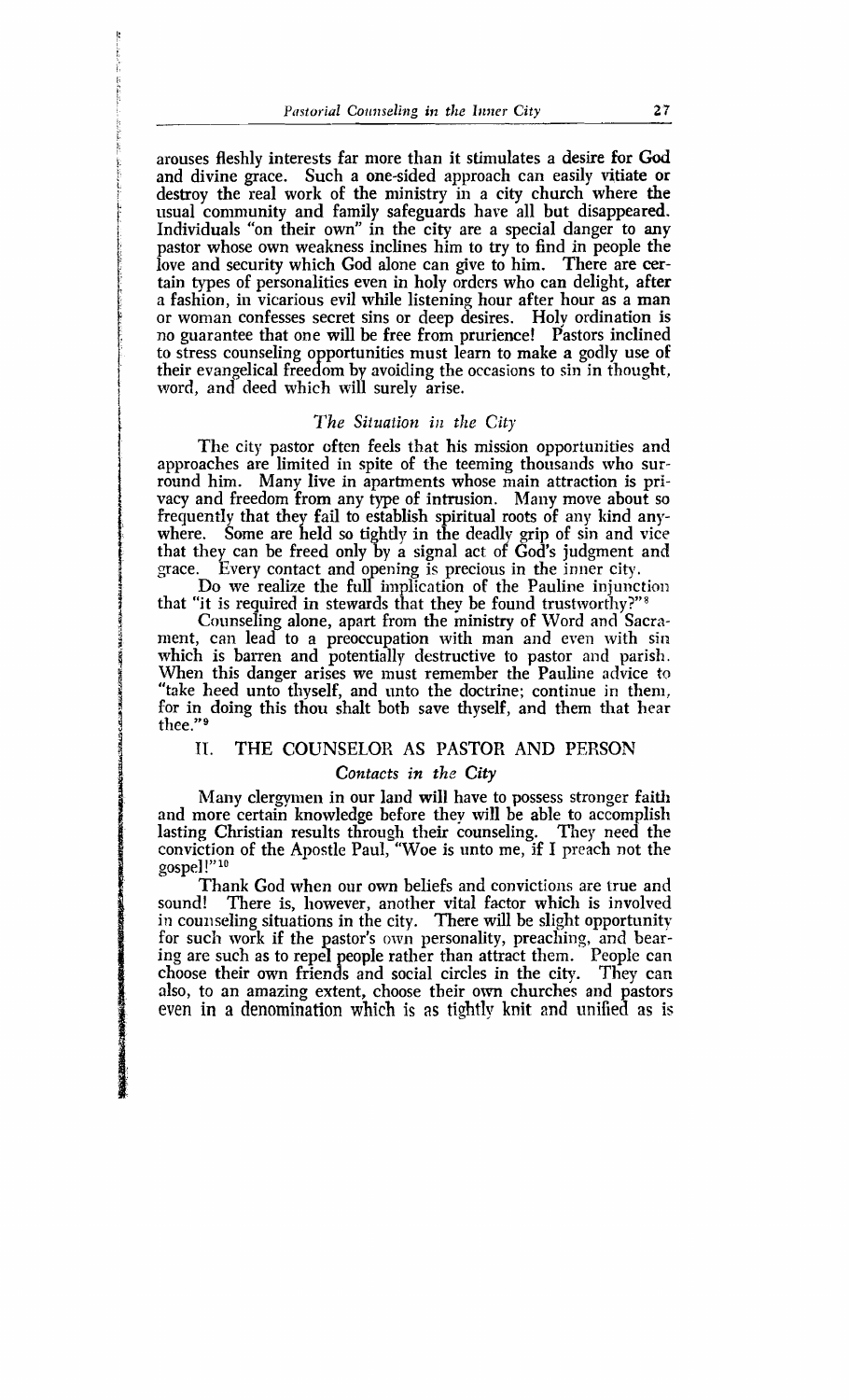The Lutheran Church-Missouri Synod. The downtown church, and pastor, is in a rather unique position in the church of our day.

It is always interesting to find out, if we can, how and **why**  people happen to come to us. There are even occasions when strays and unbelievers from "out of nowhere" somehow manage to seek

us out. . . . . Contacts secured from paid church advertisements represent providential and God-given opportunities to confront people with<br>God's Word and the life which is lived within His holy Church As God's Word and the life which is lived within His holy Church. a matter of fact, howerer, most city pastors would probably say **that**  such contacts are not as frequent or as numerous as one would expect. . . . Interestingly enough, it appears as if the city telephone book and classified directory are by far the most fruitful sources of calls and contacts. These bulky volumes, and the hotel church directories, have brought many people to the church and have **even**  resulted in contacts which developed into true Christian counseling situations.

#### The *Man and the Alessnge*

The preacher in a city church has special reason to pray for divine grace, ability, and power in the pulpit. He should spend much time in studying his text, writing out his sermon, and preparing to deliver it. There should also be time on Saturday afternoon for careful reading and consideration of the propers and the prayers for the forthcoming services. Many pastors do not realize the teaching potential in the liturgy. There may even be times when **you**  will feel constrained to refuse outside assignments in order to **do**  real justice to the primary task in the local parish. The amount of pastoral counseling which will come your way will be increased  $if$ your message and manner at the altar and in the pulpit are such as to bring divine truth through the medium of your own voice and person.

An emphatic message and manner is God's way of using **the**  preacher for the more personal application of the Word which is made possible in a counseling situation. Most people in the city **are**  terribly lonely and in need of friendship and understanding. Their normal human needs and drives often lead them into sinful places and situations. The pastor must, somehow, present a message and a bearing which is winsome and inviting to further contact with God, His holy Word, His minister, and His Church on earth. People simply do not realize that the hungers and needs which would lead them to taverns, to excess in drink, and to sinful companionship will really be satisfied only by God in the fellowship of His **<sup>y</sup>eople** . *Pulpit and Pew* 

St. Paul could say, "My speech and my preaching was not with enticing words of man's wisdom, but in demonstration of the Spirit and of power; that your faith should not stand in the wisdom of men, but in the power of God."" Christian truth in the Scripture **will**  indeed give every true sermon a note of authoritativeness and finality.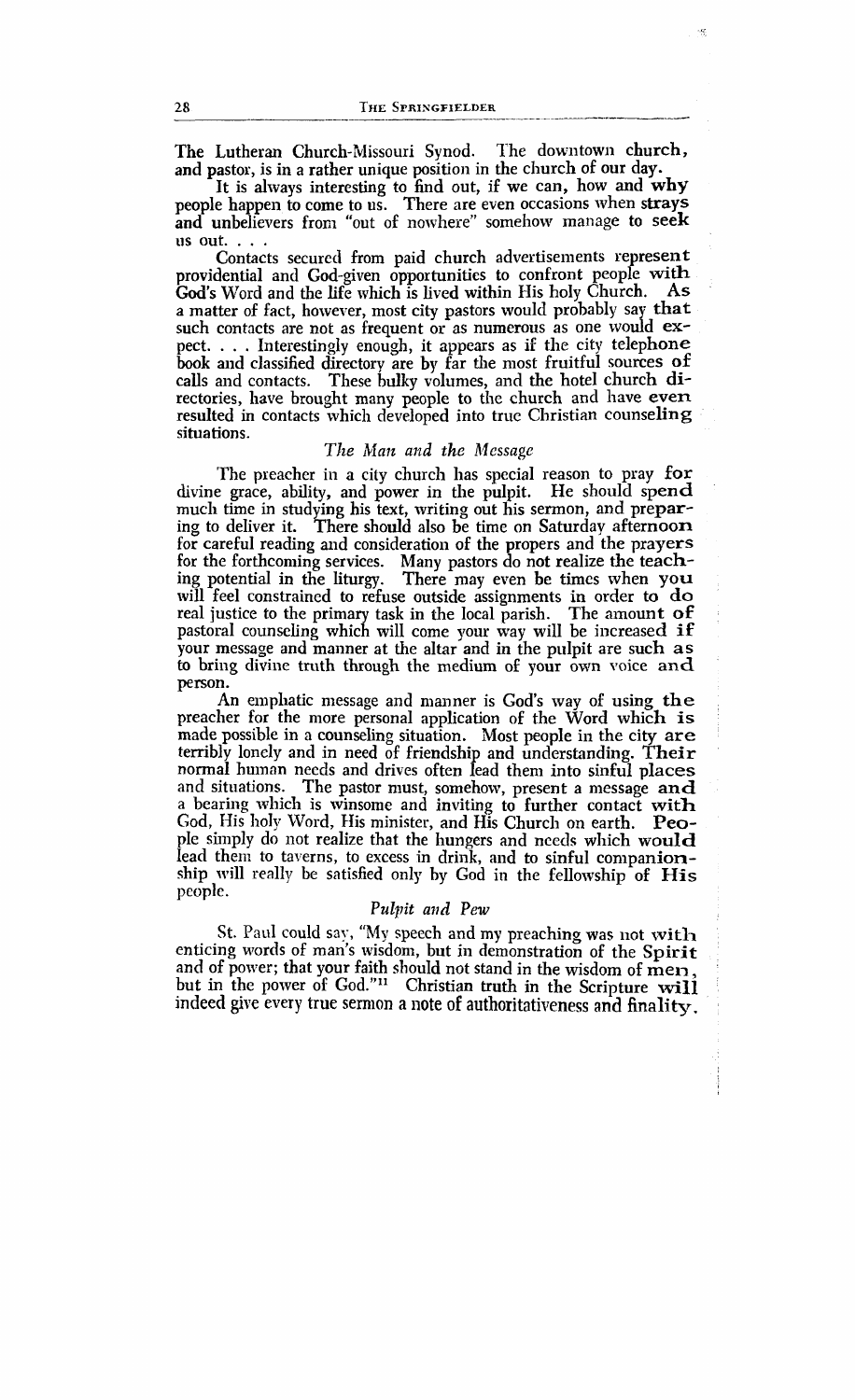Indeed, the confessional Lutheran must ever be conscious of his divine office and speak in the prophetic and apostolic manner of "Thus saith the Lord" and "It is written!" The willingness of our laity to receive the Word from our lips should make us doubly sure that what we preach really **is** the divine truth of Almighty God. It is truly humbling for us when we consider the respect with which the laity continue to receive our sermonic efforts.

There are also instances in which hardened and sophisticated cynics have been deeply impressed with the message of a faithful and convinced preacher of the Word. Such men and women have at times been deeply moved by the Word itself and thus are in a frame of mind which renders them receptive to further instruction and guidance.

Unfortunately, the Protestant pulpit today is generally considered to be a waning force and influence within American culture. Negative Biblical criticism, philosophical and neo-orthodox theology, and a conception of the minister which makes of him a friend and guide, rather than a preacher, pastor, and priest, have done much to dilute what ministers say and the manner in which they say it. . . . Some Lutherans have been affected by these men and movements-Tillich, Bultmann, neo-orthodoxy, etc. Much religious writing and talk today seeks vainly to cause people to think about God and speak much about Him without any real hearing of His Word and commitment to Him. Much on the modern religious scene causes doubt in the minds of our people and inclines them to question the Word which they hear from their pastor's lips.

#### *Our People Counsel Us*

Even the most faithful in our parishes may be inclined, at times, to "talk back" to us and question concerning what we said or implied in a sermon. We should not at all be afraid of one who is<br>in this state of mind. It may very well open the way to necessary and profitable pastoral contact and counsel! Even the most negative statement or expression concerning a sermon or some point in it may be a heaven-sent opportunity for sorely needed guidance. There is also always a very good chance that our critic may have some legitimate question to ask or some fault and mistake to point out! Should a pastor ever complain if  $he$  is the one who is counseled or corrected?

After all, these people in our city churches have to make their way in a highly competitive and spiritually debilitating situation. City people need more than the average amount of intelligence and grit if they are to survive as self-supporting citizens and as Christians. Sometimes the clergy do not realize how the laity must fight **g** and struggle to maintain their positions in a culture which is inand struggle to *maintant* their positions in a culture which is in pretense of being bound by Christian standards.

Think of the upright young man who must advance entirely on his own as he competes with others **who** will stop at nothing in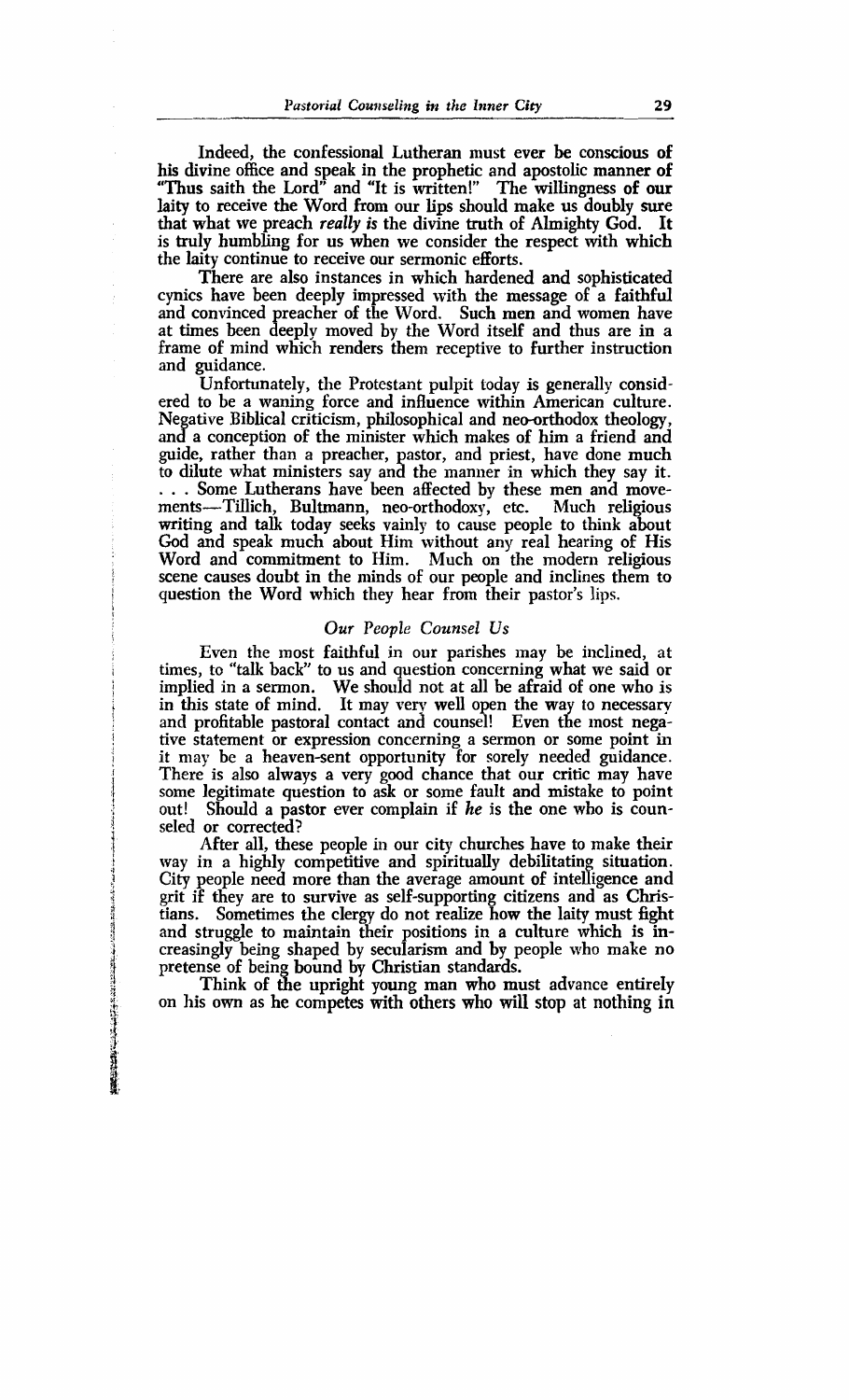order to cut him down or get ahead of him in business. Think of the Christian girl who works in an office where some of her female associates are more than willing to grant intimate favors to the "higher-ups" in return for little kindnesses or a raise in pay. Think of our seasoned older men and women who must still hang on to their jobs for a few years longer in the face of rising pressure and competition from a whole pack of young "eager beavers" who are anxious to replace them. Christians in just such life situations hear our sermons Sunday after Sunday in the city churches! Is it any wonder that counseling with them may often result in as much **or**  more gain for us than for them?

Martin Luther speaks of the "mutual conversation and consola-<br>of brethren" in Article IV of the Smalcald Articles. This tion of brethren" in Article IV of the *Smalcald Articles*. blessed by-product of counseling is at times a heavenly source **oE**  wisdom, strength, and insight to the sorely pressed city pastor.

### *The Measure of a Man*

The opportunities and demands of pastoral counseling are, in many ways, a significant test of the pastor as a Christian. Our clerical garb and collar give us status and assured position almost everywhere in America today. Our pulpit, altar, and vestments signify the godly esteem and support which are rendered by the people of our congregation. It is in pastoral counseling, with its free exchange of questions and ideas, that our faith in Christ and our obedience to His holy Word receive a real test. In pastoral counseling we are, in a sense, "on our own." Here we probably show most clearly whether our true faith and obedience is in the Christ whose Church and people we have been called to serve.

*If the people in the city do* **not** *come to us for advice and* **guid**ance, is it always they that are at fault? Here, indeed, we must speak of one of the most evident weaknesses and danger spots in modern Christianity. City people are increasingly becoming alienated from all forms of organized church life and work. There are many times when the city pastor in Anlerica will ask himself **what**  he can and must do in order to confront men with the God Who is their Judge and only Savior. The secular untouchables of our time do not seem inclined to hear and accept a ca1I which comes from the representative of a church which is organized and self-sufficient.

Certain parts of the inner cities of America today are **full** of homosexuals, perverts, slaves to dope and drink, and other strange and lost individuals of the Tennessee Williams types. One cannot help but think of the words of Christ spoken over the hard-hearted<br>and faithless Jerusalem of His time: "O Jerusalem, Jerusalem . . .<br>how often would I have gathered thy children together, even as a hen gathereth her chickens under her wings, and ye would not!"12 When many no longer listen, is it entirely the church that is at fault? There are aspects of life and work in the inner city of our time which are simply eschatological. Let us never forget that an abandoned and rootless people may be reaping the terrible judgment of God which they have brought upon themselves,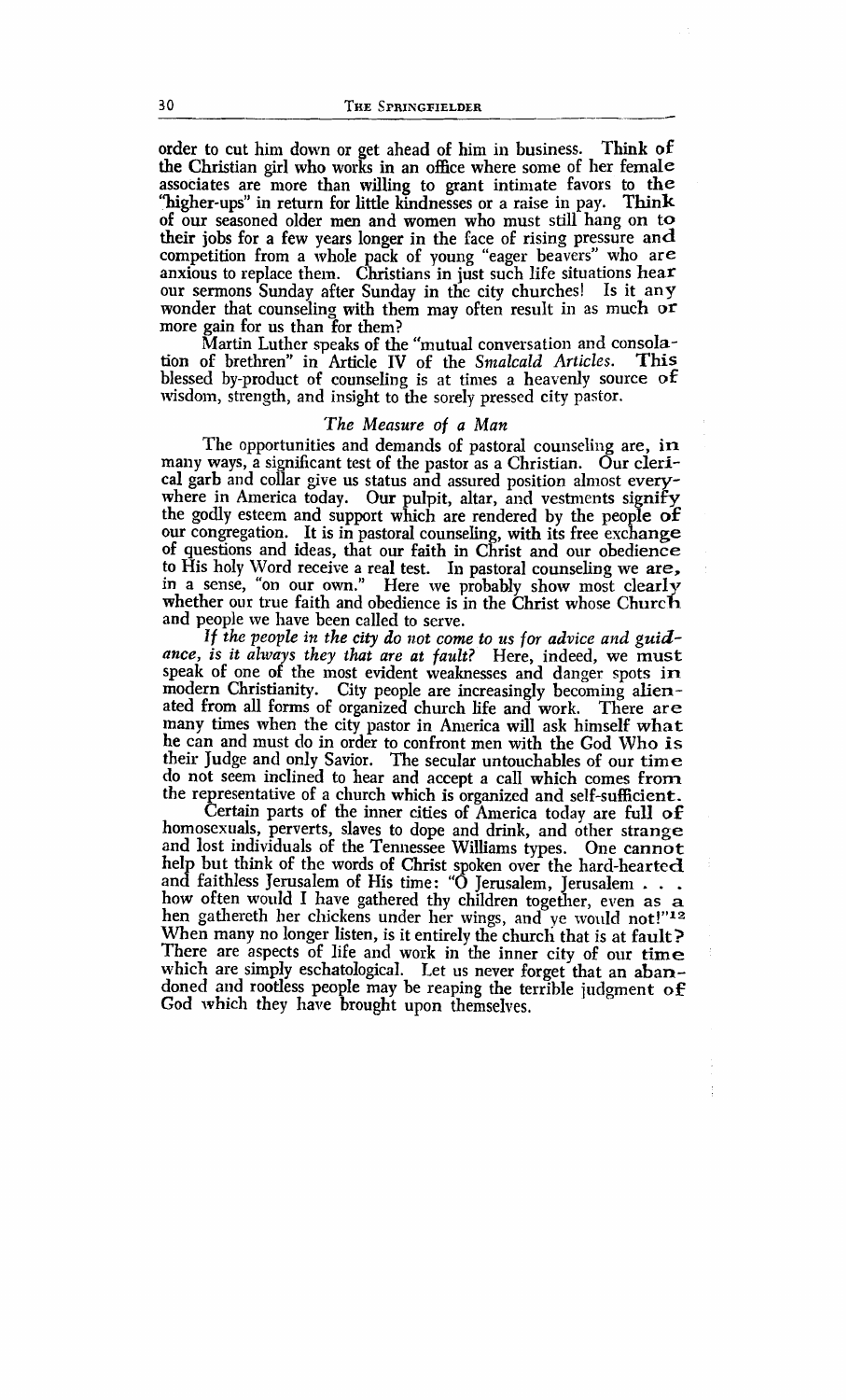All the props are gone in a true inner city situation! One **5.** realizes what Christ meant when He called His people "a little flock."<sup>13</sup> As one tries to do his work in such a place, you find that your own personal faith in the inner city milieu is very close to the situation which we find in New Testament times. The "post-Christian era" poses a unique test to the pastors who serve in this place and time.

#### III. PEOPLE AND LIFE IN THE INNER CITY

## 1 *Knozvilzg thc* Field

Well-meaning under-shepherds of Christ have failed in pastoral assignments because of failure to understand their people and **the**  life that they lead. Christ's ministry should indeed teach us to adapt our approach to the people within their life environment. Yet, there must still be a certain type of reserve and detachment in a minister. We read that Christ "did not commit Himself unto men, because He knew all men, And needed not that any should testify of man: for He knew what was in man."14 This wisdom and stance is essential in the city. There are sinful and destructive forces at work within man with which the pastor had better be acquainted! Life often manifests grim and deadly forms in urban communities.

### *The Toll of the* **City**

City life has taken a tremendous toll on the outward and organizational aspects of the Church. Congregations tend to slim down, merge, or even to disappear within swirling masses of city people. Some say that we must now organize "cells" rather than parishes. Sociological studies are available which list the number of Protestant congregations that have moved away, merged, or died within the last generation. The "population explosion" in America, and in the world, has not worked to the advantage of the organized church. Lutheran churches in some cities have made a record somewhat better than that of other denominations. In other places we are simply part of the general pattern of failure and flight.

The churning and deadly intensity of city life also affects the individual Christian. Any city pastor who has served for some length of time can give tragic and revealing case histories. There is something grim and debilitating about this life. It seems that God never intended that men should live so close together. Yet, it is the destiny of most modern people to live out their lives in cities. The tiny of most modern people to live out their lives in cities. church had better learn how to work with them. Sociologists now begin to speak of a "megalopolis" with all its terrifying connotations of bigness and danger and mystery.

#### A Church Without Props

Why is the city so hard on organized Protestant Christianity? Why is individual Christian faith and life so threatened by urban civi *f* iza tion ?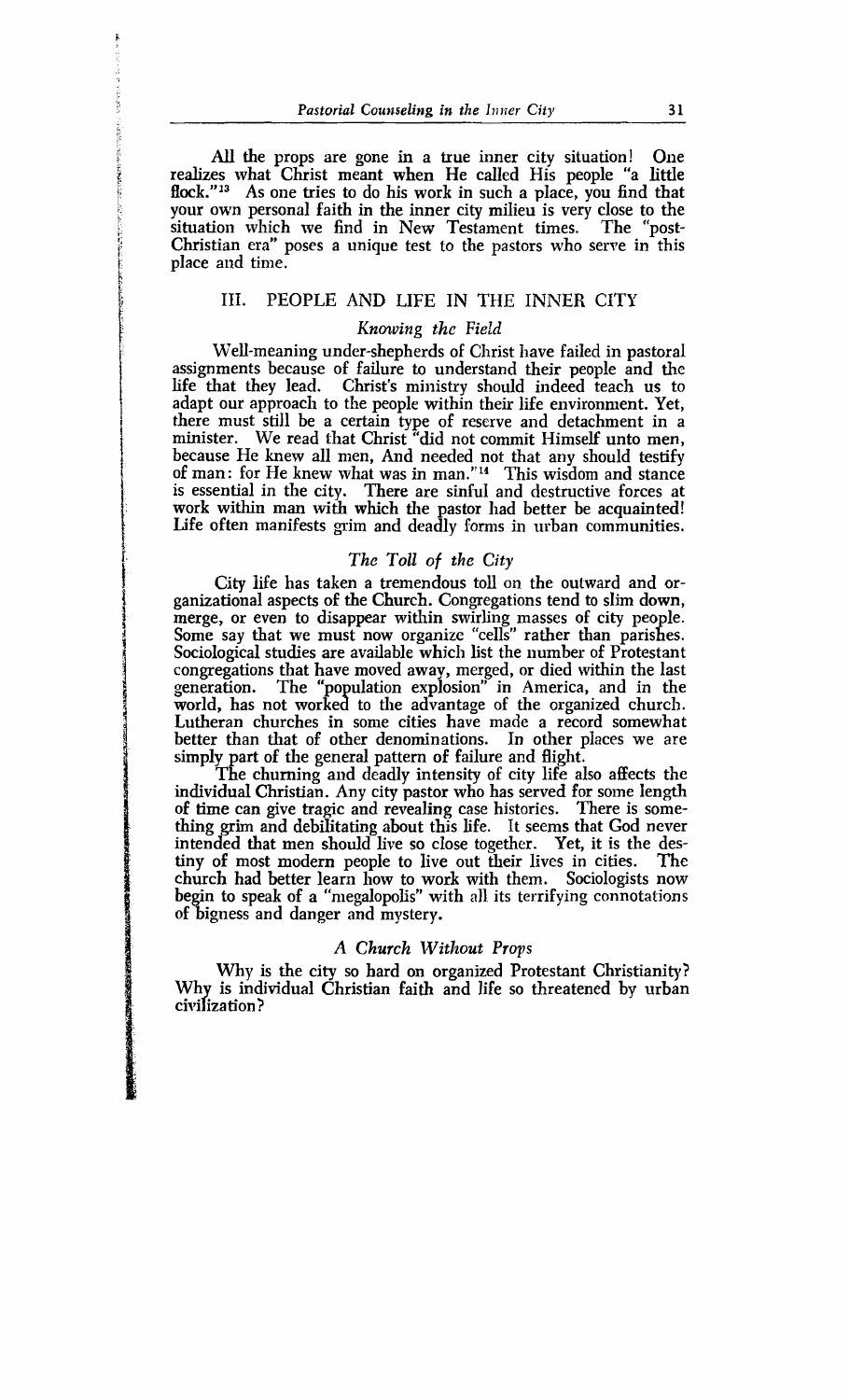In general, we may say that those natural forces and factors which support godliness and normal living elsewhere are absent in the inner city. Here **we** lack the beneficent influence of clear air, sun and sky, and the open countryside. Men see little of that precito our ancestors in Europe and in an earlier America. ous and powerful natural revelation of God which spoke so clearly

People do not know one another. Normal human contacts and friendships have always fostered a certain sense of decency and of civic righteousness. Even gossip and the notorious "party lines" of rural areas serve useful social purposes in exposing and restraining some forms of evil. This type of cultural control is almost entirely absent in our cities of today.

Loneliness is undoubtedly the major individual and social problem. Family life tends to disappear. Urban redevelopment programs now taking place represent a brave new attempt to make it possible again in such a setting.

So far, however, we have not seen much evidence of normal<br>nappy family and social life within the heart of our cities. We and happy family and social life within the heart of our cities. see mostly a vicious and deadly set of causes and effects. There is a whirlpool aspect to life from which there seems to be no escape. Transiency and "moving around," racial strife and turmoil, crime and delinquency, divorce and family disorganization—these and other factors and evils are both the cause and the effect of many problems of the city. We inevitably have situations which cannot help but produce the juvenile delinquent and the lawless gang, the odd-ball and the beatnik, the queer and anti-social individual or group living on the fringes of society. Young men and women some-times speak half seriously of their living quarters as "pads." Even itimes speak half seriously of their living quarters as "pads." Even<br>regularly employed people who are church members often develop<br>characteristics of the city "type."

The Negro still finds himself crushed and pushed down to **the**  bottom of the heap. Someday, someone will write the story of how it has happened that, so far, those who are the "last to be hired and first to be fired" have not turned to Communism. Communists **are**  undoubtedly still **trying** to win the heart and manpower of the **Negro**  community in America. It is one of the fortunate and undeserved blessings within our present situation that they have not been successful. I shudder to think of what a real depression period would make possible in this explosive situation! The nation and the church have yet to solve this problem.

#### *The Case Against the Church*

Many have charged the Protestant Churches of America with failure and faithlessness because of the inner city debacle. There is some truth in these charges. A humanistically oriented Protestantism has indeed shown its impotence in the city.

There is also an element of injustice in the position of **some**  of the church's sharpest critics at this time. How can the churches and their leaders be **blamed for the problems which have arisen**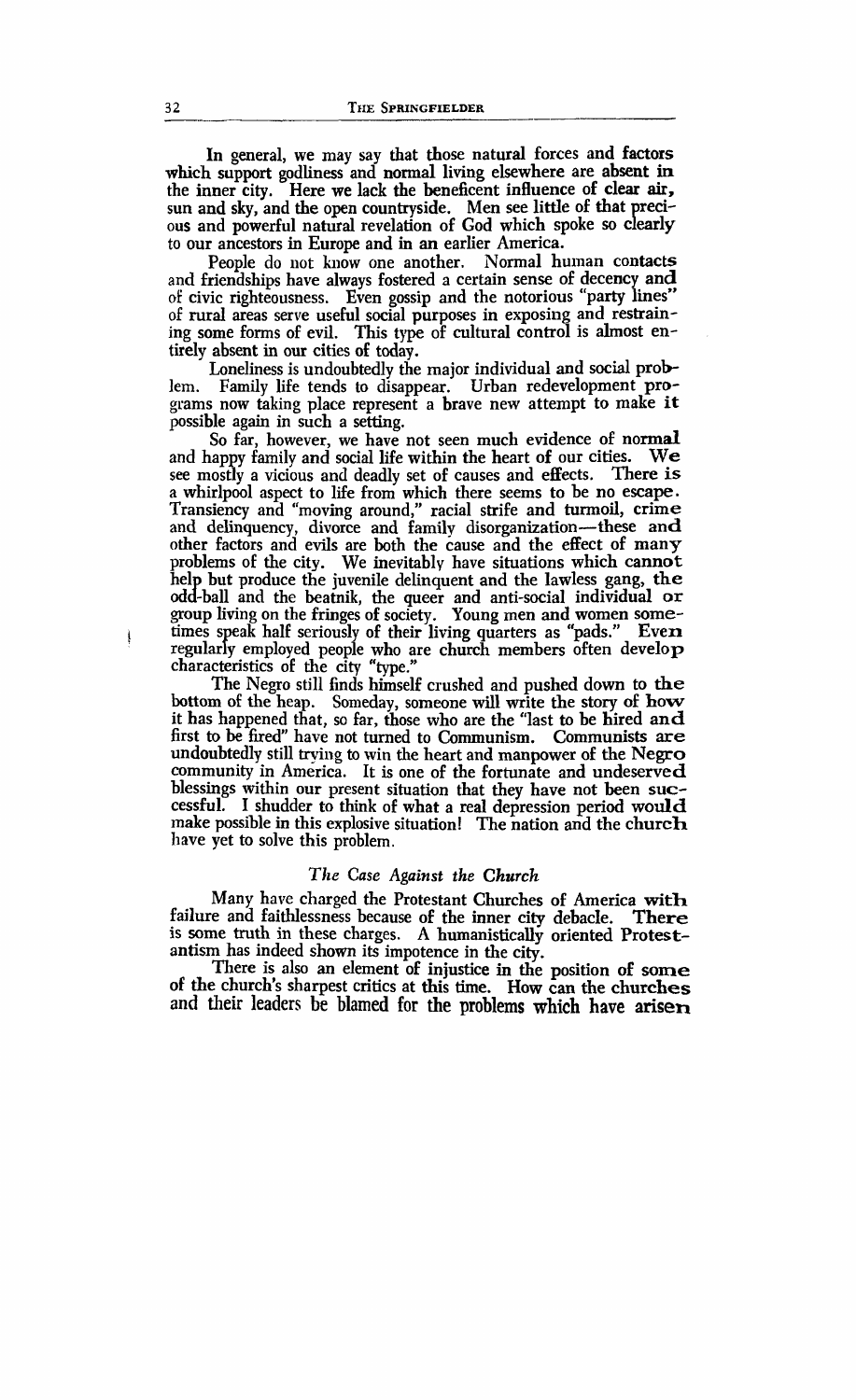simply because of massive shifts of population which were beyond the control even of city, state, and national leaders? The inner city is now the frontier and principal mission field in the United States.  $\overline{w}$  must approach our work with this realization. In some places, we must start all over again—chastened, humbled, willing to listen again to God's Word. Lutherans must, however, beware of that aspect of the liberal Protestant ethic which would instill a false penitence and sense of responsibility. Some of these things have indeed been beyond human control.

We would not for a moment try to absolve anyone from responsibility for those evils which really do stem from our sins and failures as Christians. Here our chief transgression is undoubtedly our tardiness in the work of racial relationships, especially on the parish level. How many of us, even now, are truly penitent for those situations in church and state which are the result of our lack of love and mission concern for our neighbor? Who can really blame our good brethren of the Lutheran Human Relations Association if they occasionally manifest impatience or even a little bitterness?

The inner city is a field ripe unto the harvest. Yet, it is not like a new mission field. The inner city reminds one of a field that has been scorched and "burned over." There are even portions of the field which seem to be "God-forsaken."

#### *God's Judgment on the City*

We should recall, not only Christ's tears over Jerusalem, but also His sharp rebuke of her unbelief and faithlessness.<sup>15</sup> Such passages undoubtedly give insight and perspective to all who would have understanding of the true situations in our cities with their "asphalt jungles" and dens of iniquity.

It has always seemed most remarkable to me that modern Protestant writings have practically nothing to say about this aspect of our situation and task. When faith is weak we do not sec unbelief for what it is. There are certain words and teachings of Christ which are seldom heard in our day. His rebuke of unbelief as the greatest evil, His designation of Herod as a fox,<sup>16</sup> His warning against casting pearls before swine<sup>17</sup>-are these passages really as meaningless today as their neglect by modern writers would lead us to believe?

Acquaintance with some of the barbaric activities of the city will cause you to turn to such words of Christ and other similar passages in the Bible. You will probably not have direct contact with these phases of life-but you will surely hear of them as you counsel with your members and with other Christians. There are people living in the city who have truly hardened their hearts against God and who are full of hatred toward their fellow men. There is the crooked politician and the gangster. There is the male or female pervert who has turned away from church and who delights **<sup>s</sup>**in causing believers to fall. There is the pnblisher and seller of n **pornographic literatore. There is the** dope peddler who **"pushes"**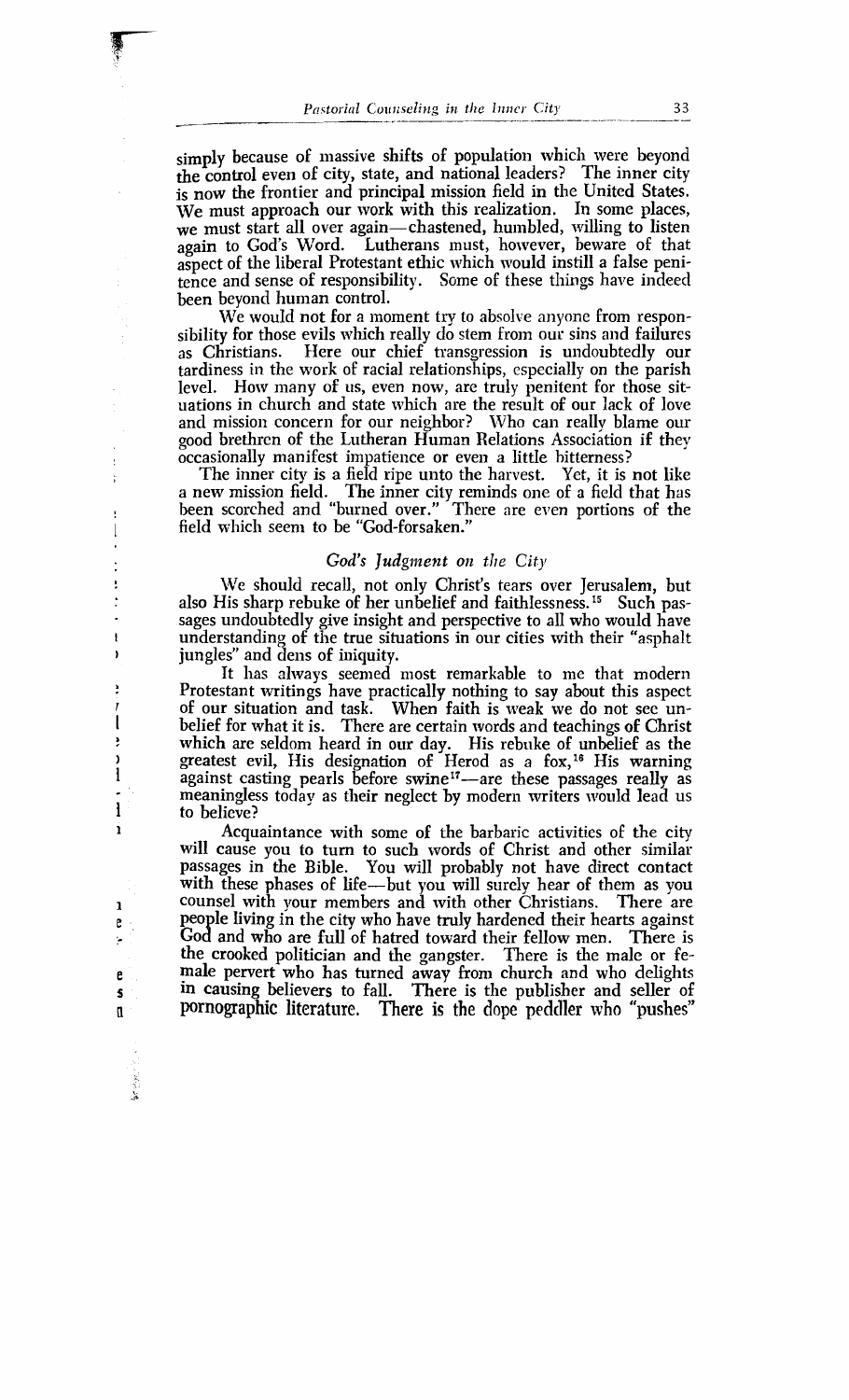his deadly ware among grade school children and teen-agers. Such people and activities, which impinge upon the lives of Christians, force us to take an utterly realistic and Biblical view of the situation in which we must work and witness and counsel.

Do not ever make the fatal mistake of trying to separate your concern for people, and your counseling with them, from your faith and your theology! Work in the inner city will give you a new appreciation of that which Dr. C. F. W. Walther deals with in his theological classic entitled, *The* Proper *Distinction Between Law and Gospel.* Faith in Jesus Christ, knowledge of. His holy Word, the use of both Law and Gospel, and the insights which are given to believers-these will support and protect you as you work in a dangerous area. You cannot be a mere "organization man" or a "business priest" in such a situation.<sup>18</sup> The deep insights of Law and Gospel are essential for your ministry and for your very life itself.

#### *Our Sick* **Civilization**

The inner city strips off all sham and pretense from churches and from people. We see now that the old sins and the new paganism have won the hearts of many who have had some contact with Christ. The situation in the inner city reveals the true story. Here we have many who have "fallen away." The effect of the inner city on the whole church may slowly but surely bring about a revolutionary change in all our thought and work.

The throngs in the inner city contain not only the "fallen away" and the indifferent. Some of the people, and some of their leaders, are openly hostile to the church as an institution which they regard as privileged, proud, and useless. . . . How many have read and pondered these haunting words which were written several years ago by the Rev. Erwin Prange of Brooklyn?

The situation in our cities is going to get worse before it gets better. Today's suburbs will be tomorrow's slums. Today's suburban churches will be the inner-city churches of the future. . . . This is the supreme test of our faith as a church. If we fail to meet this challenge, then all of us must inevitably face the nagging question which so plagued Luther and Walther, "Are we really a church at all?"<sup>19</sup>

#### *The Power and Promises of Christ*

Christ's promise that the gates of hell will never prevail against His Church is a great soarce of comfort and strength to the **inner**  city pastor. These truths are basic for the pastor who works, preaches, and counsels in the inner city.

The servant of Christ will thrill when he marks how God truly uses him, in spite of all his sins and weaknesses, in the building of His eternal Kingdom. For it is possible to discern the real and eternal Church with more clarity when there are so few "hang**en on''** and **when** it may be **unpopular and even costlv to** be **a**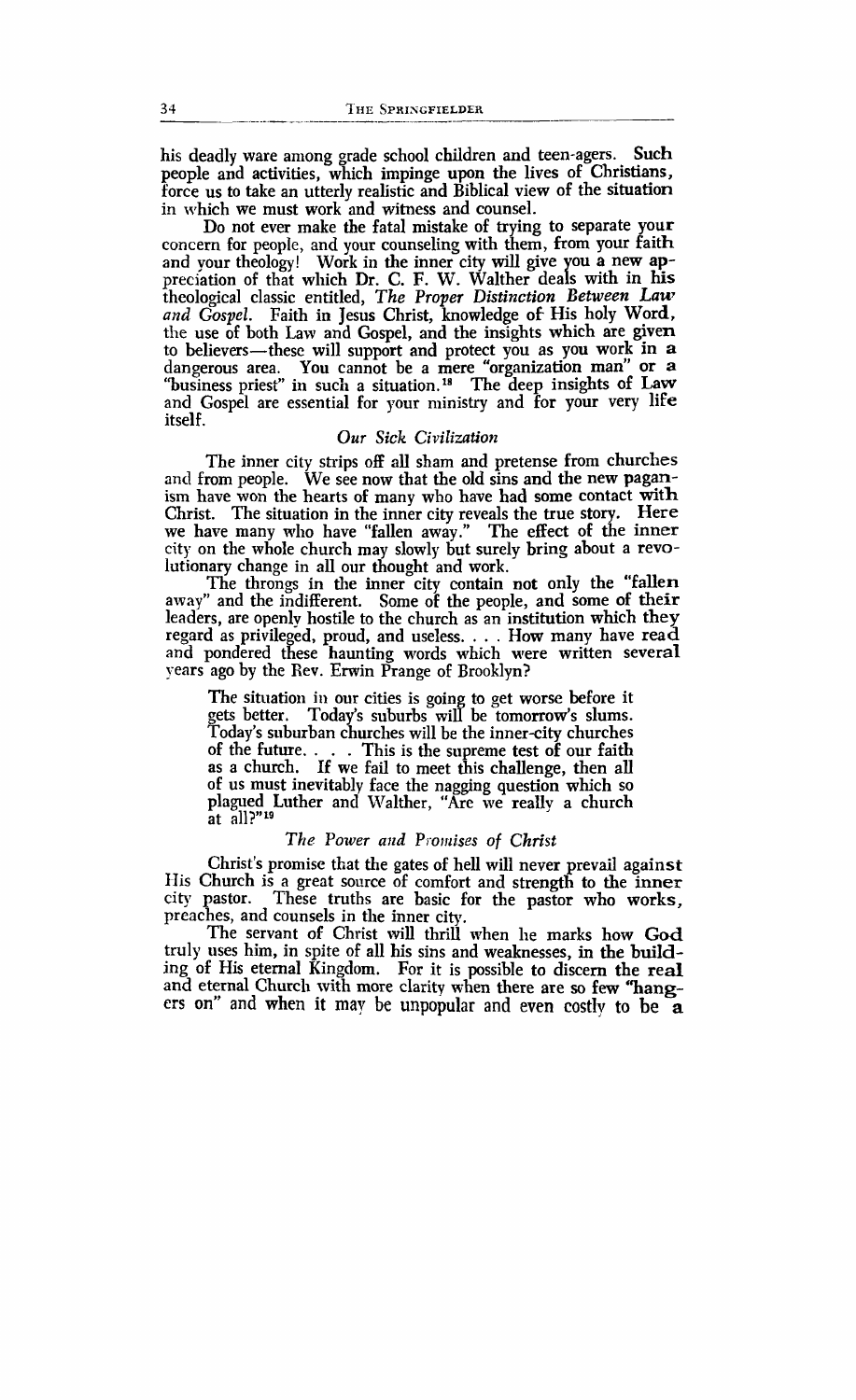Christian. One notes how even those features of church life which have caused so many to chafe, and strain, and find loopholes-close communion, and a faithful lodge policy, for instance-are precious aids to discipline. These and other "hedges around the altar" help to set forth the difference between the church and the world and they frequently serve a most useful purpose when they bring individuals to us with their questions and objections. People do not prize that which is meaningless and cheap! Communion rules and lodge regulations are among our few remaining evidences of the ancient practice of permitting only those who were instructed and faithful to participate in the most holy part of the mass. The church in the future **will** probably reinstate disciplinary procedures for its own integrity and protection.

Preaching the Word of God, administration of the Holy Sacraments, catechetical instruction, missionary endeavors, pastoral and charitable work are the most important duties of the inner city pastor. The counseling which he does is intimately related to each of these areas of service.

#### *Humility and Greatness of the Church*

It is really a humble and unspectacular field, yet the inner city pastor learns something of what Christ meant when He spoke of His people as being the salt of the earth.<sup>20</sup> The great parables about the slow growth of the Church, the presence of tares, and the devilish opposition of the enemy also have peculiar relevance in this situation.<sup>21</sup> Above all, the pastor in the inner city learns what Christ meant when He spoke of the "little flock"<sup>22</sup> and the "not many wise men after the flesh, not many mighty, not many noble" who are called to the Kingdom. $23$ 

In spite of all this, the true greatness of the Church and its size and permanence and power come into true focus. The words of Elisha often come to mind, for he said at a time when Israel seemed to be hopelessly outnumbered and overpowered: "Fear not; for they that be with us are more than they that be with them."24 A Christian congregation in the inner city has strength and security and drawing power which is possessed by no other group regardless **<sup>5</sup>**of assets or prominence or wisdom. Indeed, it is often the humble and simple confession and life of the Christians which, just as in apostolic days, causes modern pagans to study and investigate the faith.

#### **<sup>j</sup>***The* Priesthood **of** *All* Believers

One learns to love this work and ministry. Pastoral counseling here has a thrill and a drive and urgency which is probably not possible when it is done in an easier, more artificial and settled situation. You are always conscious of the fact that this may be your last contact with your counselee—he will soon move again, or he is traveling, or perhaps he is not even a church member. You realize, in all humility, that manv of these people who call or come would not even know of **you or** of yoor congegation if it were not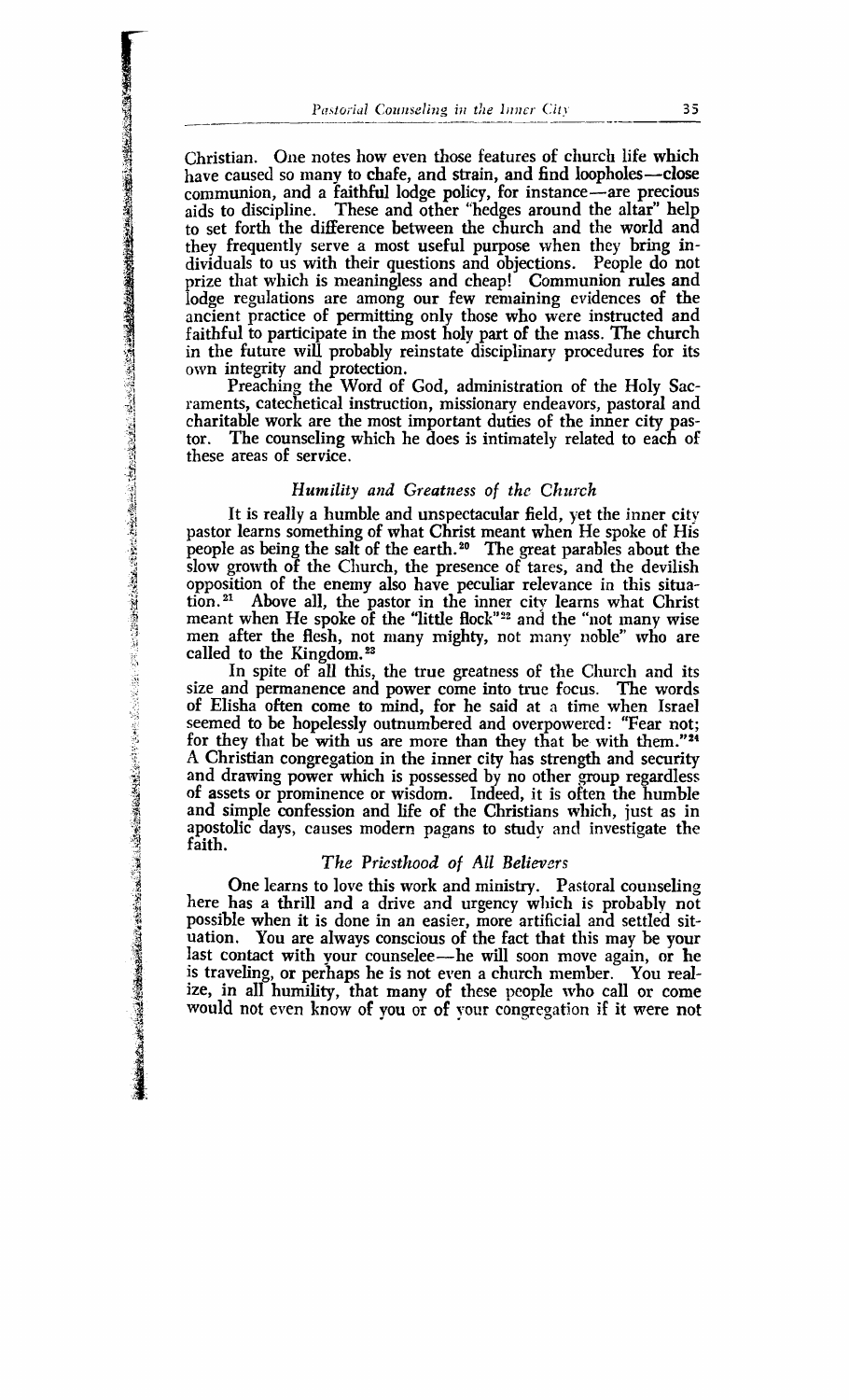for the faithful witness and life of some obscure church member whom you scarcely know. For it is simple friendship, which is so rare and precious, which brings people to church more than any other factor. **One** Chiistian brings another who is a fellow believer, or, often, merely an interested friend. Here the priesthood of all believers is more than a doctrine that is believed—it is practiced to the extent that it is responsible for a major part of your pastoral counseling. The one effective means of contacting Jews, which I have found, is the friendship which they often have with our people through employment or social contacts.

#### How Counseling Affects the Pastor

The very nature and urgency of the contacts, and the questions concerning faith and life which are discussed, make it almost impossible for the pastor to do "non-directive counseling" which can stretch out endlessly. You must always be most scrupulous in preserving the seal of the confessional, yet you will find that your counseling will make it possible to preach the Word of God with particular relevance and timeliness. You will also learn, as you speak with the troubled and lonely people of the city, to appreciate the simple things which we are often inclined to take for granted: a Christian home background, your wife and children, your divine call, and the regular salary, house, and employment which is furnished by the congregation.

You think often of your own little flock. There are those who remain in it, who come or return to it, and who fall away from it. Your prayers often include members by name as you ask God to give them the help and deliverance which He alone can give. You know very well that the Christian church in America, in spite of all its wealth and position and prestige, may be sorely tested and tried in future years. The inner city church situation is full of red lights and warning signs! You realize that a church which takes too much pride in wealth and numbers has descended to a level at which it cannot survive in the fiery trial which the future may bring. You often recall that which sober churchmen and prophets of God have been saying to us now for some years. Consider, for example, the words of a church editor whose position gives him unusual perspecive for reading the signs of the times: "It would not be an ultimate tragedy . . . if history were to pronounce its quietus on much of what now passes for organized Christianity. Christianity itself what now passes for organized Christianity. would nonetheless prevail. It would prevail because it is the work of God and not the work of men."25

#### Joy **in City** *Church* **Work**

We who are in the holy ministry do God's work, wherever we may be. The work which is done in Christ's name in the inner city may be. The work which is done in Christ's name in the inner city has special meaning not only for its own locale but for the whole church of Jesus Christ. . . . The means of grace are really all that we hare. If **we think we have** more **than these in** the **church, we**